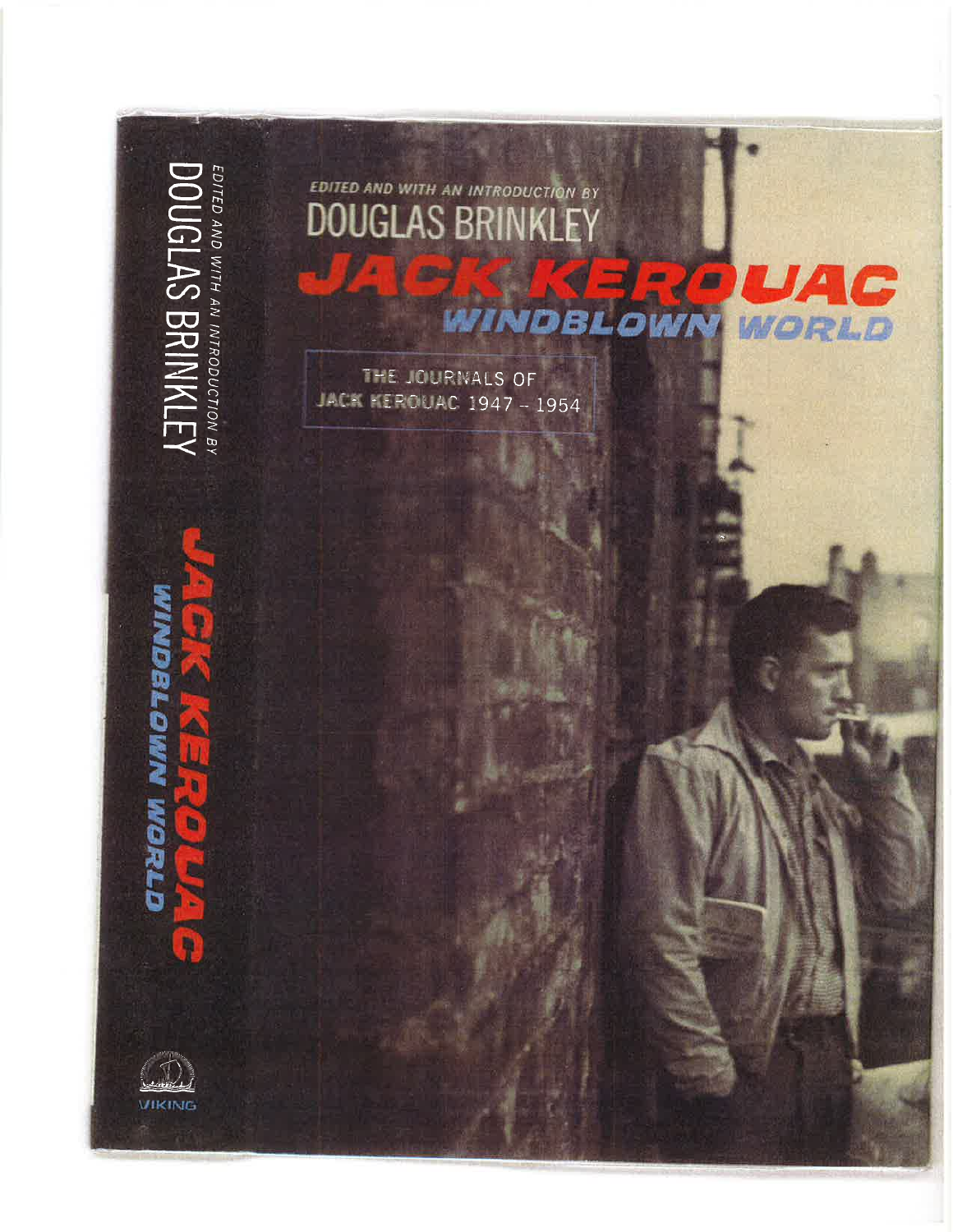Or some Negro tenorman:

--- Or some Negro tenorman:<br>"Hey daddy, what will happen when we die? What's life for? Why don't we all love one another? What's the matter? What does it all mean?"

"Man," says he, "don't hang me up with them questions. I want my kicks and when I can't get my kicks no more, then I'm daid. Okay poppa)" And he smiles.

Meanwhile I walk in the road at night, in utter darkness, and no one will help me but my own mad self.

And now it's raining outdoors.

(Ah! I just don't want to be reduced to the kind of writing that - makes fatality implicit without ever having to mention it outright.)

I'm serious about this. I want to talk about it. I want to communicate with Dostoevsky in heaven, and ask old Melville if he's still discouraged, and Wolfe why he let himself die at 38.

I don't want to give up.

I promise I shall never give up, and that I'll die yelling and laughing. And that until then I'll rush around this world I insist is holy and pull at everyone's lapel and make them confess to me and to all.

This way I'll really fìnd out something in time.

— Time to write now, I guess.

Yet better than ail this poor philosophizing was that night in Denver at the softball game, where, in a fever of sad understanding, I saw beyond mere "Whys" and questionings and ennuis such as these that occupy the last eighteen pages.

Even the details are dear here:

## LE COEUR ET LARBRE

I had just seen Bob Giroux off on the airplane to N.Y., and walked & hitched back from the airport in a mammoth plains dusk, I, a speck on the surface of the sad red earth. At lilac evening I was arrived among the lights of 27th & Welton, the Denver Negrotown.

With Giroux at rather empty Central City I had seen that my being a published writer was going to be merely a sad affair — not that he in-- tended to show me that. I only saw how sad he was, and therefore how the best & highest that the 'world' had to offer was in fact empty, spiritless; because after all he was, and is, a great New yorker, a man of affair, a success at 35, a famous young editor. That was why I told him there were 'no laurel wreaths,' i.e., the poet did not find ecstasies in worldly success and fame, nor even in fortune & means, in anything like acclaim or regard, nothing. He quite sensibly told me the laurel wreath is only worn in the moment of writing. Of course.

But that night my dream of glory was turned gray fact, and I walked on welton street wishing I was a'nigger;'because I saw that the best the 'white world' had to offer was not enough ecstasy for me, not enough life, joy, kicks, darkness, music, notenough night.

I remember: I stopped at a little shack-place where a man sold hot, red chili in paper containers. I bought some and ate it strolling in the dark mysterious streets. I also wished I was a Denver Mexican, or even <sup>a</sup>Jap, Toshio Mori! anything but a 'white man' disillusioned by the best of his own 'white world.' (And all my life I had had white ambitions!)

As I strolled I passed the dark porch steps of Mexican & Negro homes. Soft voices were there, and occasionally the dusky leg of some mysterious, sensual girl; and dark men who owned them; and little children who were growing up with the same idea — the idea of lifeas-you-will. In fact a group of Negro women came by and one of the younger ones detached herself from mother-like elders to come to me and say "Hello Eddy." --<br>...

As I said to Allen in a letter, I knew I was really Eddy. But this is untrue. I knew damn well I wasn't so fortunate as to be Eddy — some white kid who dug the colored girls down there. I was merely myself.

So sad I was — in the violet dark, strolling — wishing I could exexact was the dict violet dark, stroning -- wishing I could ex-<br>change worlds with the happy, true-minded, ecstatic Negroes of America. Moreover all this reminded me of Neal and Louanne who knew this place so well and had been children here and nearby. How <sup>I</sup> wished I could find them! — I looked up and down the street! —  $\operatorname{How}$